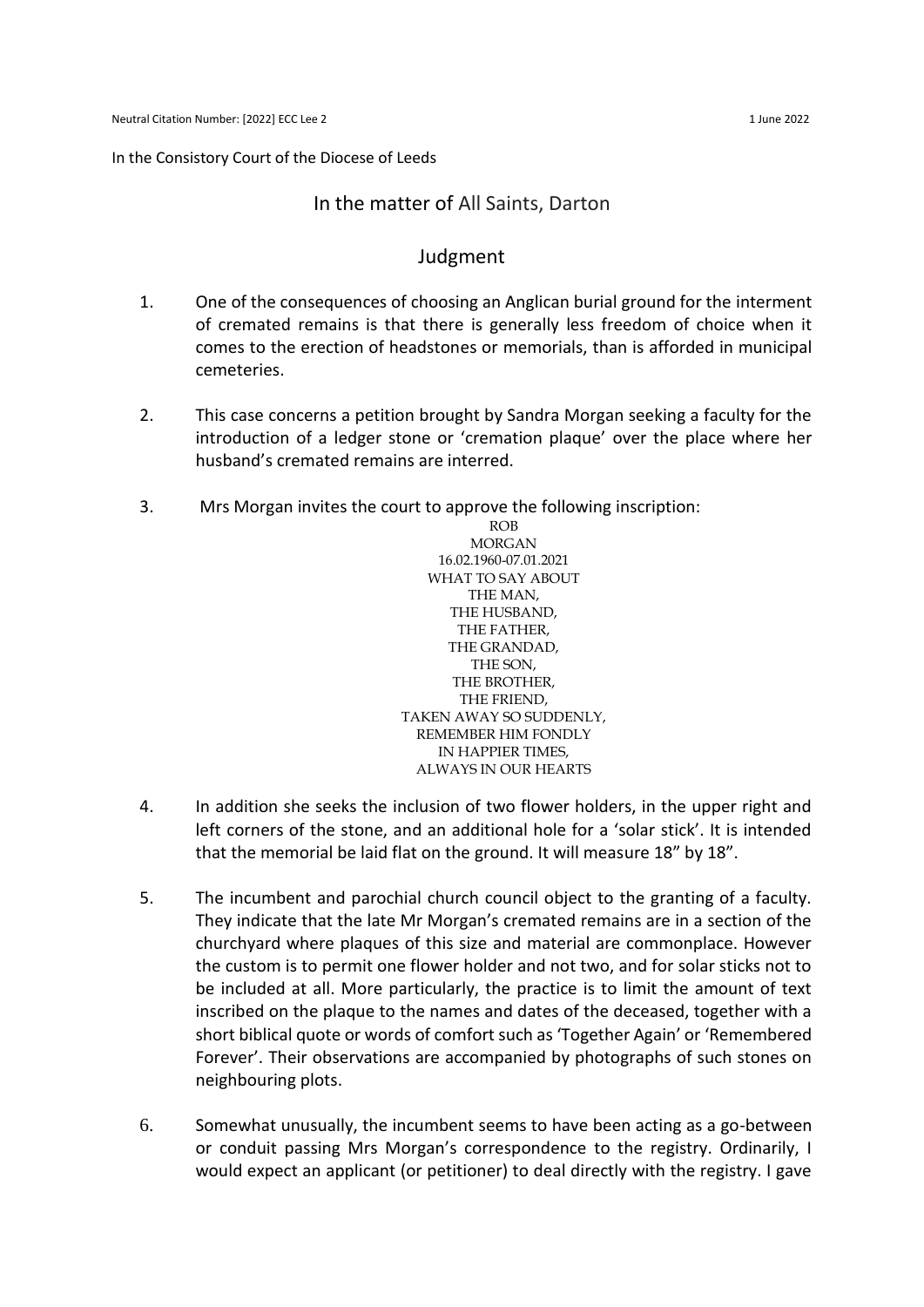directions on 14 July 2021, affording Mrs Morgan 28 days to lodge material in support of her case, and giving the incumbent and PCC the opportunity of responding to it.

- 7. The papers were returned to me on 28 April 2022. It was immediately apparent that my directions had not been complied with. It may be that the parties were in negotiations, and if that is the case, the Court ought not to know what was discussed. I allowed Mrs Morgan further time to make her case, and the incumbent and PCC time to respond.
- 8. Mrs Morgan's representations are contained in a letter of 12 May 2022. She describes how her late husband, James Robert Morgan, lived and worked all his life in Darton and was always known as Rob. They were married at All Saints, and had three children and two grandchildren who he adored. Following heart surgery he contracted Covid and sadly died in January 2021. The whole family was devastated.
- 9. Mrs Morgan writes, 'Why should it matter to anyone else whether there are 2 lines of writing or a sonnet on a plaque?' She suggests that the use of 'Rob' might be impermissible and that someone, perhaps the incumbent, had been insisting that James Robert Morgan be used in full. The proposed text differs from that originally sought. Its content is little changed, but the words are put into fewer lines. It now reads:

ROB MORGAN 16.02.1960-07.01.2021 WHAT TO SAY ABOUT THE MAN, THE HUSBAND, THE FATHER, THE GRANDAD, THE SON, THE BROTHER, THE FRIEND, TAKEN AWAY SO SUDDENLY, REMEMBER HIM FONDLY IN HAPPIER TIMES, ALWAYS IN OUR HEARTS

- 10. It appears that the revised proposal is for a single, centrally placed, flower holder and it no longer includes provision for a solar stick.
- 11. In determining this petition, I adopt the 'merits-based' approach commended in the recent determination of the Court of Arches in *Re St Giles, Exhall* [2021] EACC 1, at paragraph 11.8.
- 12. Mrs Morgan's submissions are moving and compelling. There is no reason why she should be denied a memorial for her husband, nor is there any reason why he should be referred to otherwise than using the name by which he was known all his life, Rob Morgan. Let me immediately give her that reassurance. I can see no reason for refusing a single flower holder, and I recognise the spirit of compromise in which Mrs Morgan now pursues her petition.
- 13. The point of contention is the length of the proposed inscription, and its somewhat unusual form. It begins as if asking a question ('What to say?'), lists the meaningful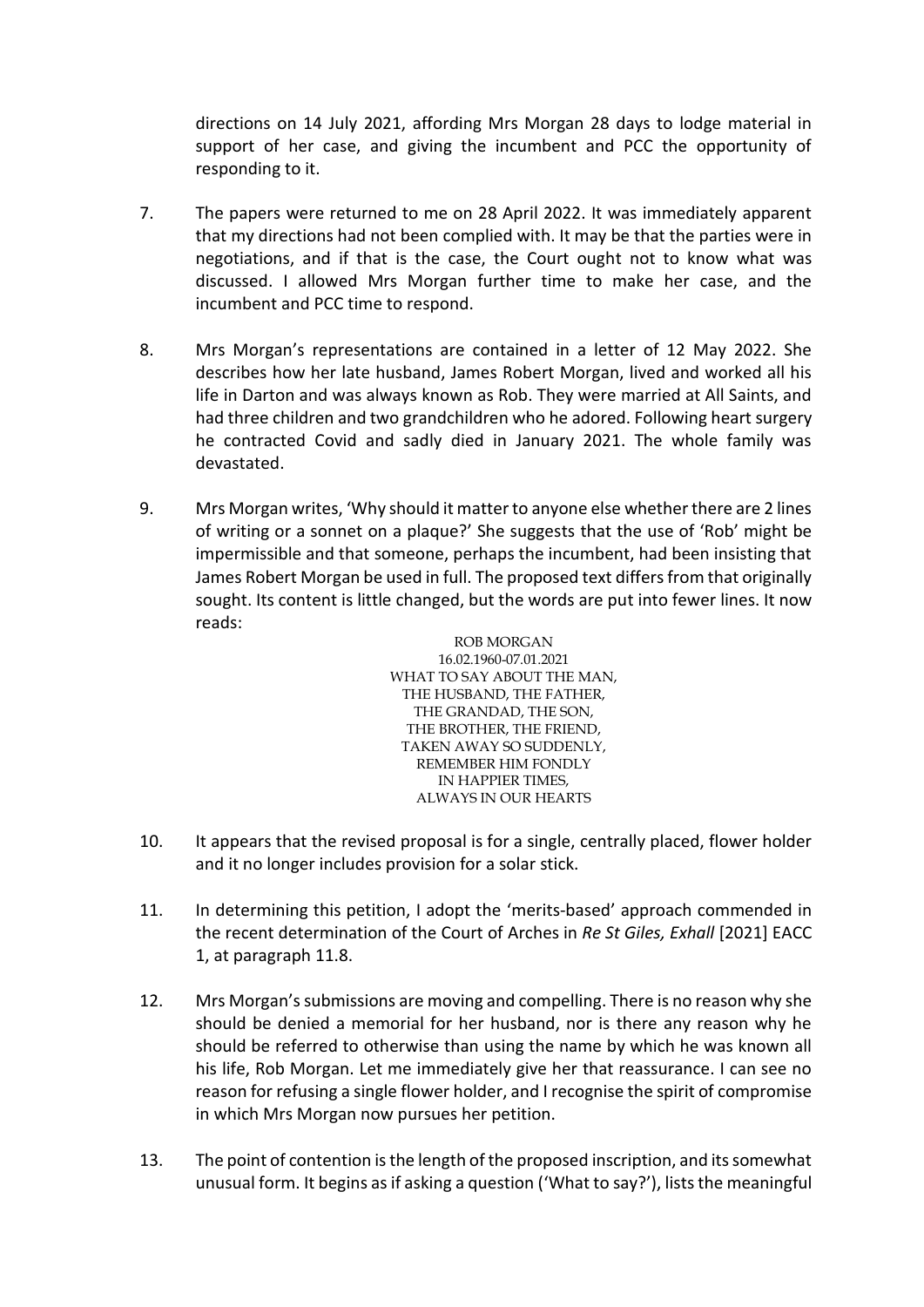relationships of his life, and then has four lines of commendation. Curiously, the question is not answered and the overall wording has a slightly disjointed feel to it, not reading as a continuous narrative.

- 14. It must be remembered that churchyards and burial grounds are public spaces, used by, and serving, the community. As I remarked in this Court in *Re St Mary's, Woodkirk* [2020] ECC Lee 3: 'the legal right to be buried in a Church of England churchyard is not restricted to English-speaking Anglicans. On the contrary, every parishioner and every person dying in the parish is entitled by law to be buried in the parish churchyard or burial ground if there is one, regardless of whether they are a member of the Church of England or even Christian'.
- 15. The public nature of the Church of England as an established church requires it to minister to all parishioners equally and without discrimination. In this instance the parish has developed a policy in respect of tablets to mark the interment of cremated remains that requires a common approach to the size and type of stone, and to the inscription that may appear on it. Justice dictates that like cases be treated alike. Where a policy has been conscientiously applied in the past, it would be unjust for it to be overridden save for good cause or exceptional reason. I can find no good cause or exceptional reason in the case of Mrs Morgan. To the contrary, I consider there is likely to be genuine upset in the parish if a lengthy inscription were permitted in this case when it had been denied to others in the past. A merits-based approach includes the consideration of wider pastoral concerns which might arise from the grant or refusal of a faculty.
- 16. I consider the practice and policy of this parish to be reasonable and justified. It appears to have been routinely and fairly applied in the past. A parochial policy does not fetter the discretion of the incumbent, still less the Chancellor. Each case must be decided on its own individual facts and where the evidence justifies a departure from that policy, a faculty might issue. But here, notwithstanding my sympathy for Mrs Morgan, the evidence does not support a departure from the parochial policy with the wider pastoral consequences that will result.
- 17. Therefore the question for this Court is how far can it go to accommodate Mrs Morgan's wishes without putting undue strain on the parish's legitimate policy? In my assessment, the following shortened inscription would be acceptable. ROB MORGAN

16.02.1960-07.01.2021 BELOVED HUSBAND, FATHER, GRANDAD, SON, BROTHER, AND FRIEND. ALWAYS IN OUR HEARTS

- 18. If Mrs Morgan consents to this revised inscription (together with a single flower holder top centre) then a faculty may issue in those terms. If she does not, then the petition will stand dismissed. I will allow her 28 days to reflect on the matter.
- 19. I very much regret the delay taken in bringing this matter to a resolution. I had expected it to be determined promptly following my directions of 14 July 2021.